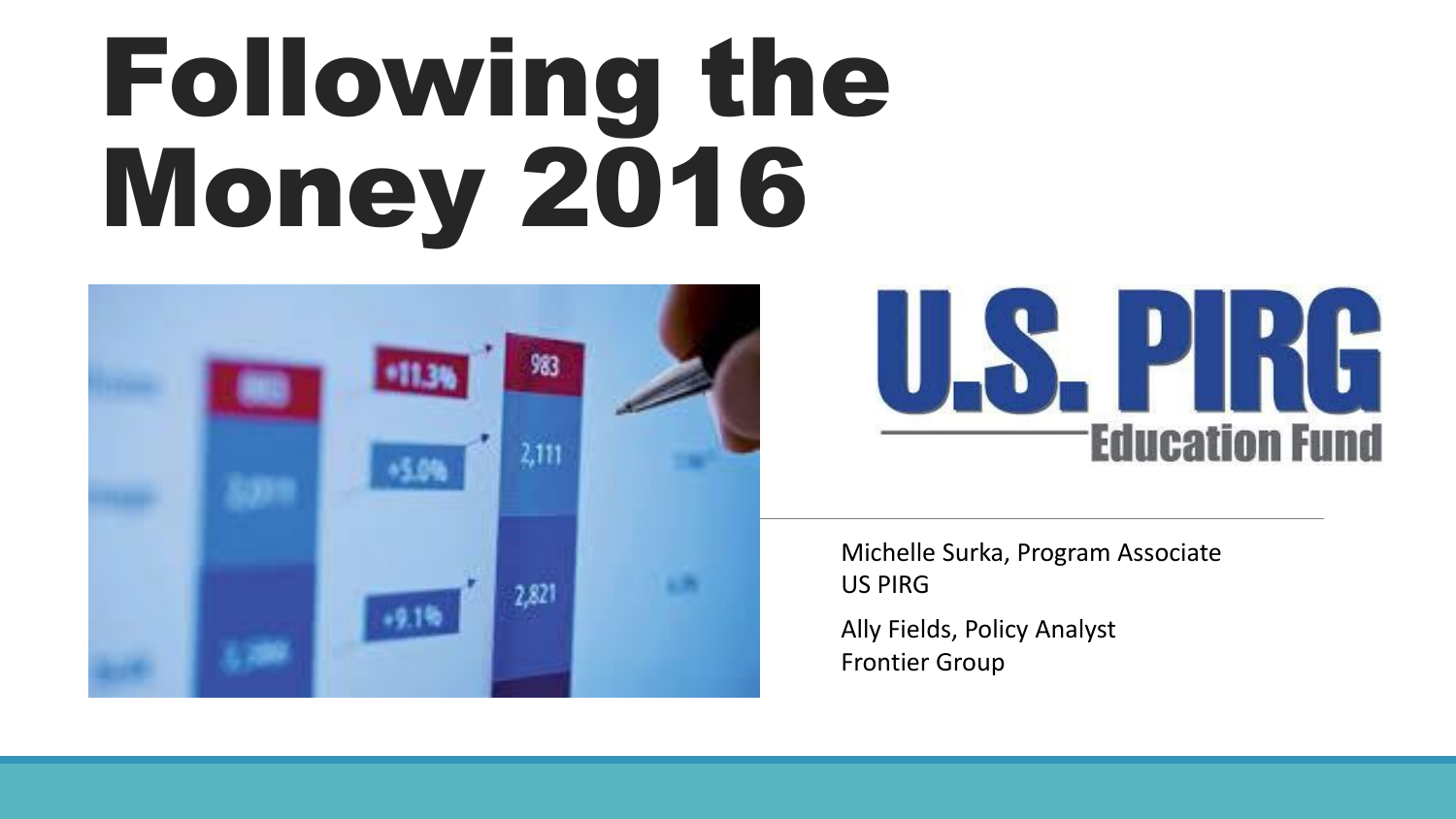

o Educational Affiliate of the U.S. Public Interest Research Group (U.S. PIRG), with 27 state-based affiliates and a federal office, as well as hundreds of thousands of citizen members

- o Non-profit and non-partisan
- o Public interest advocates on a variety of policy issues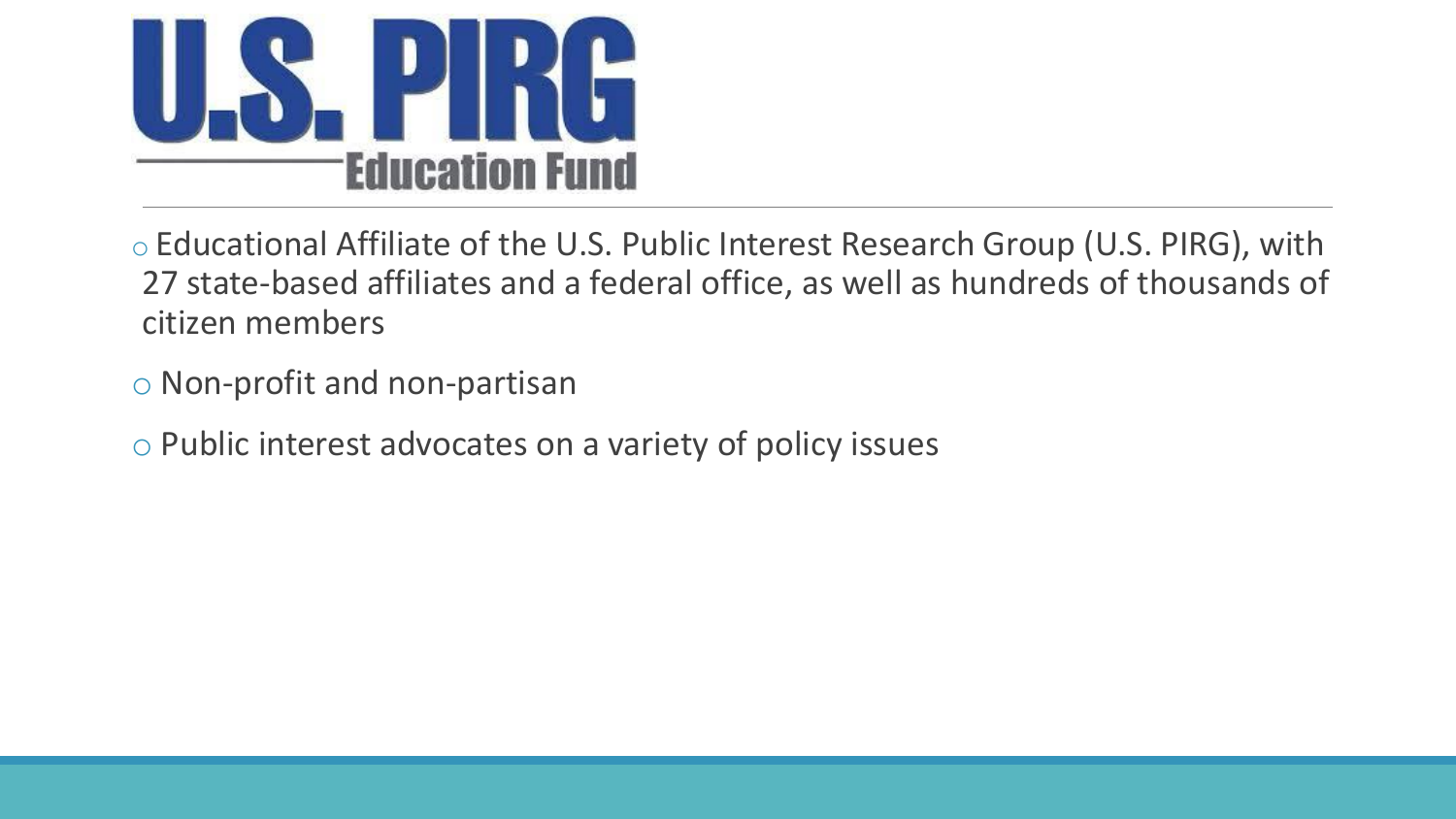

o Think tank providing information and ideas to help citizens build a cleaner, healthier, fairer, and more democratic America.

o Issues experts and writers producing research and analysis that is accessible to the public, and applies insights from a variety of disciplines to generate solutions for pressing problems.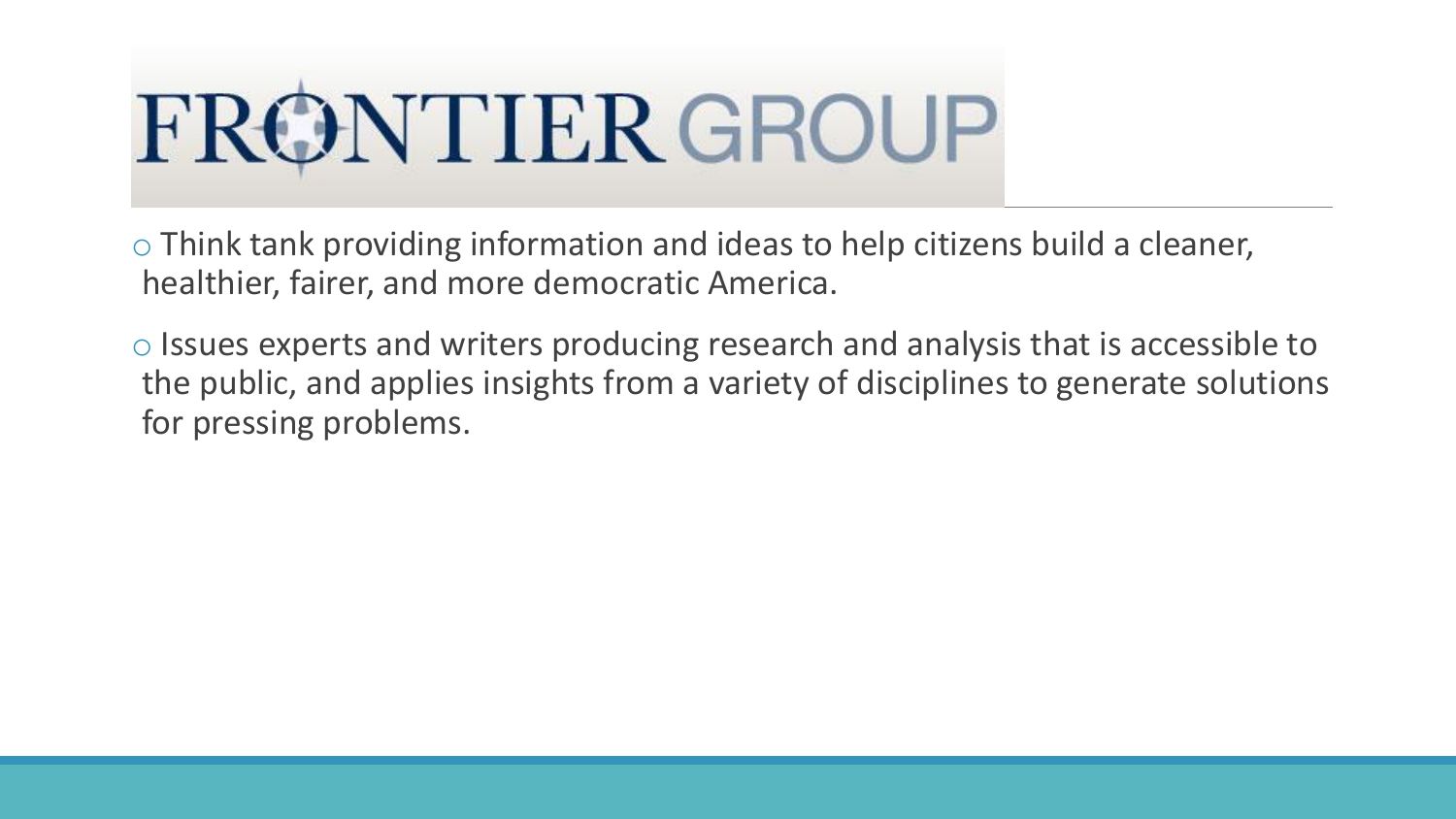#### Topics

- o Our approach to transparency
- o Scoring Criteria for 2016
- o Emerging issues and opportunities in transparency
- o Timeline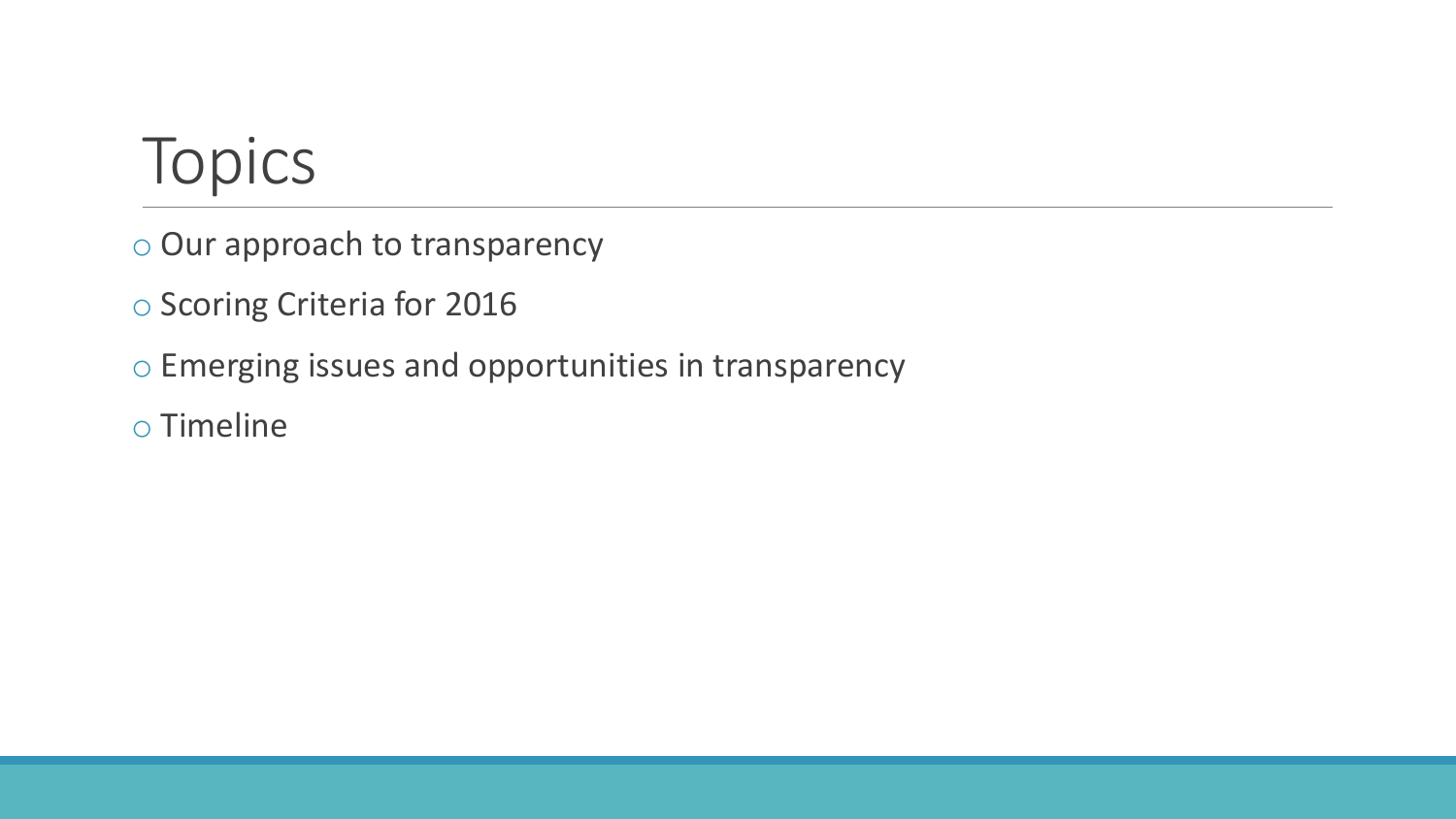# Our Approach to Evaluating Transparency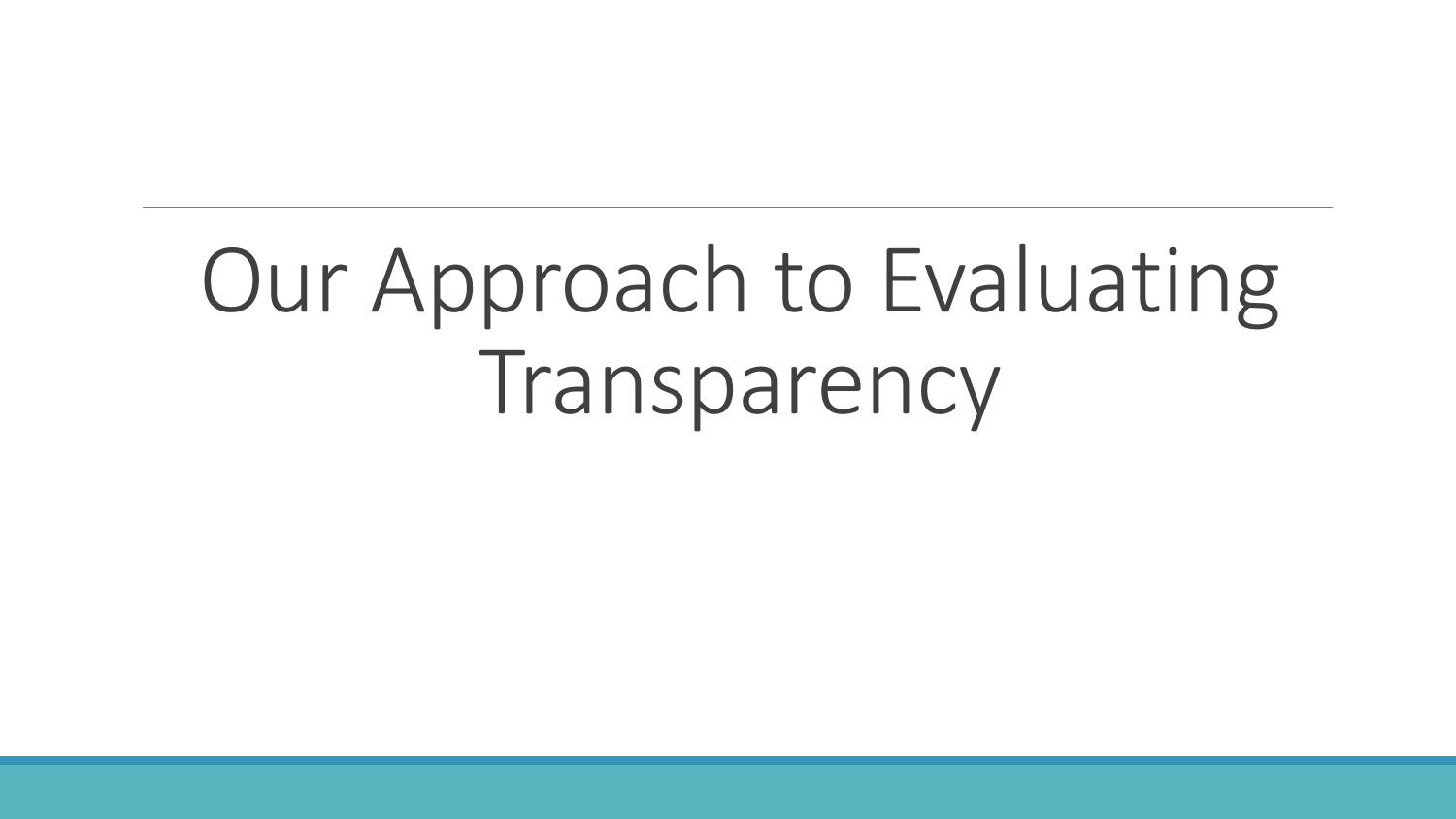#### Our Approach

- o The Value of Transparency
- o The Value of a Scorecard
- o Which Site to Evaluate
- o Obstacles to Sound Comparisons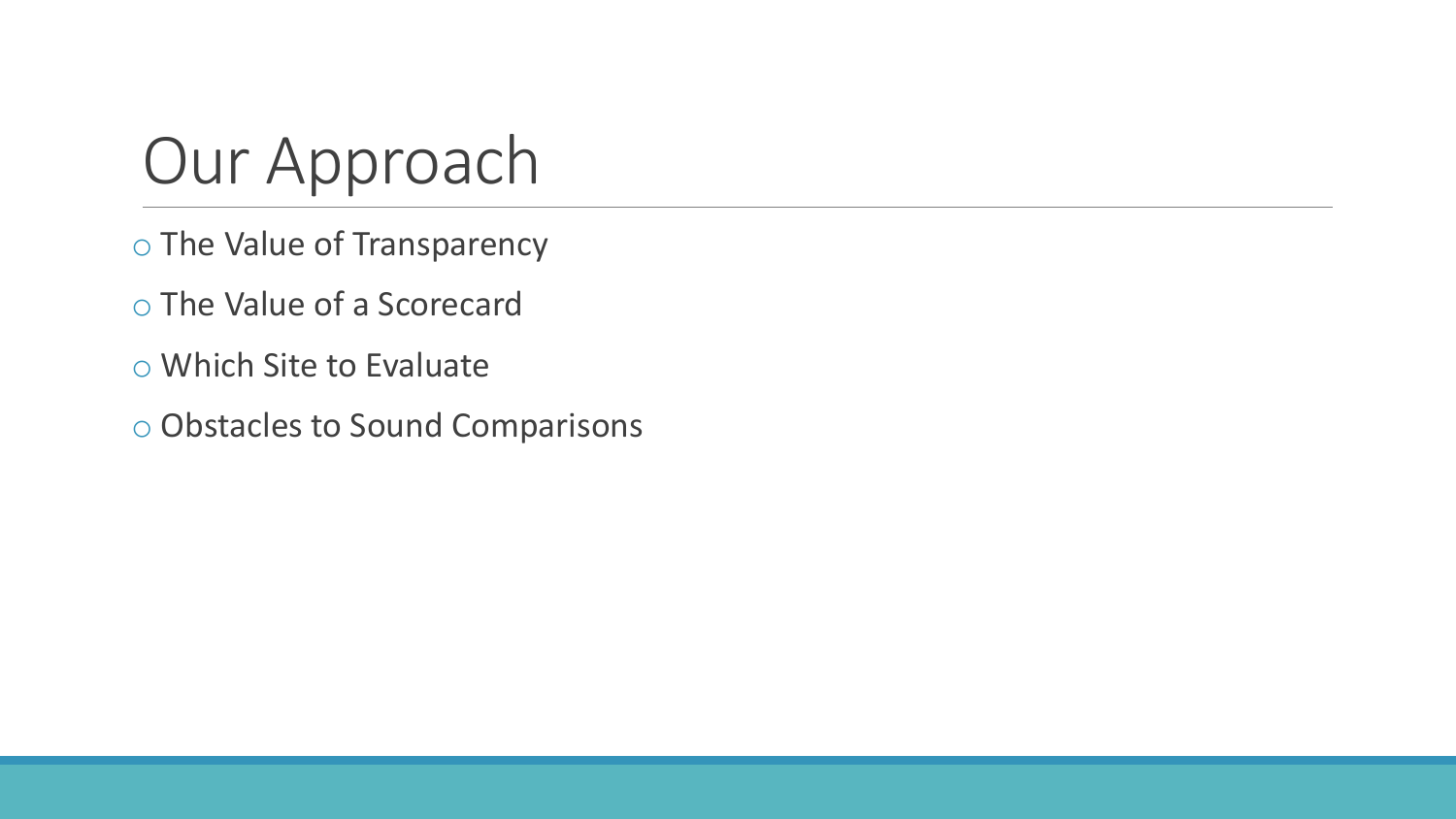# The Value of Transparency

- o Increases democratic accountability
- o Improves effectiveness of spending and procurement
- o Saves money
- o Increases public engagement and trust
- o Checks corruption and waste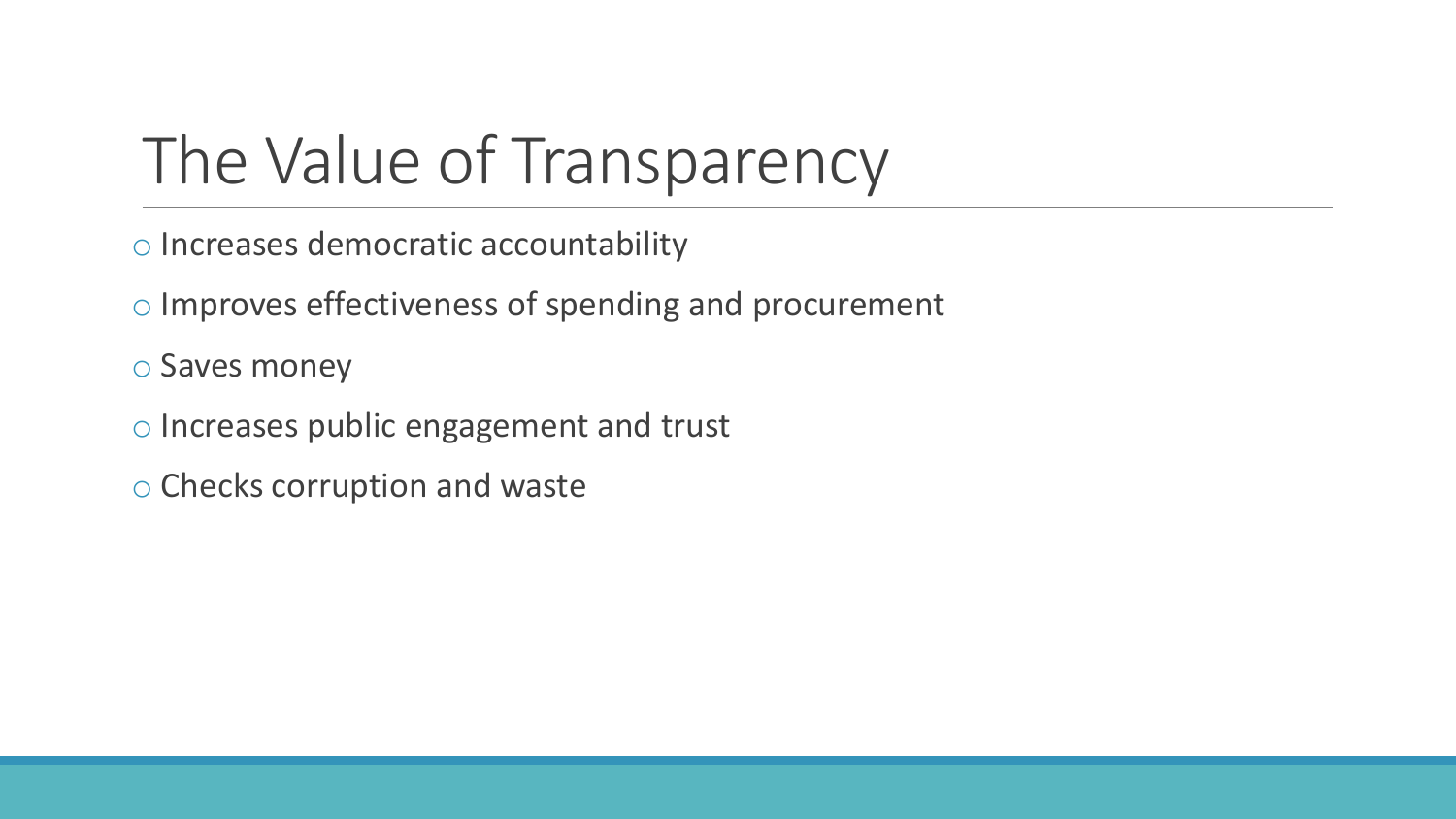#### The Value of a Scorecard

- o Assist with spread of best practices
- o Show progress over time
- o Motivate for improvement
- o Make comparison accessible to non-experts
- o Benchmarks to identify patterns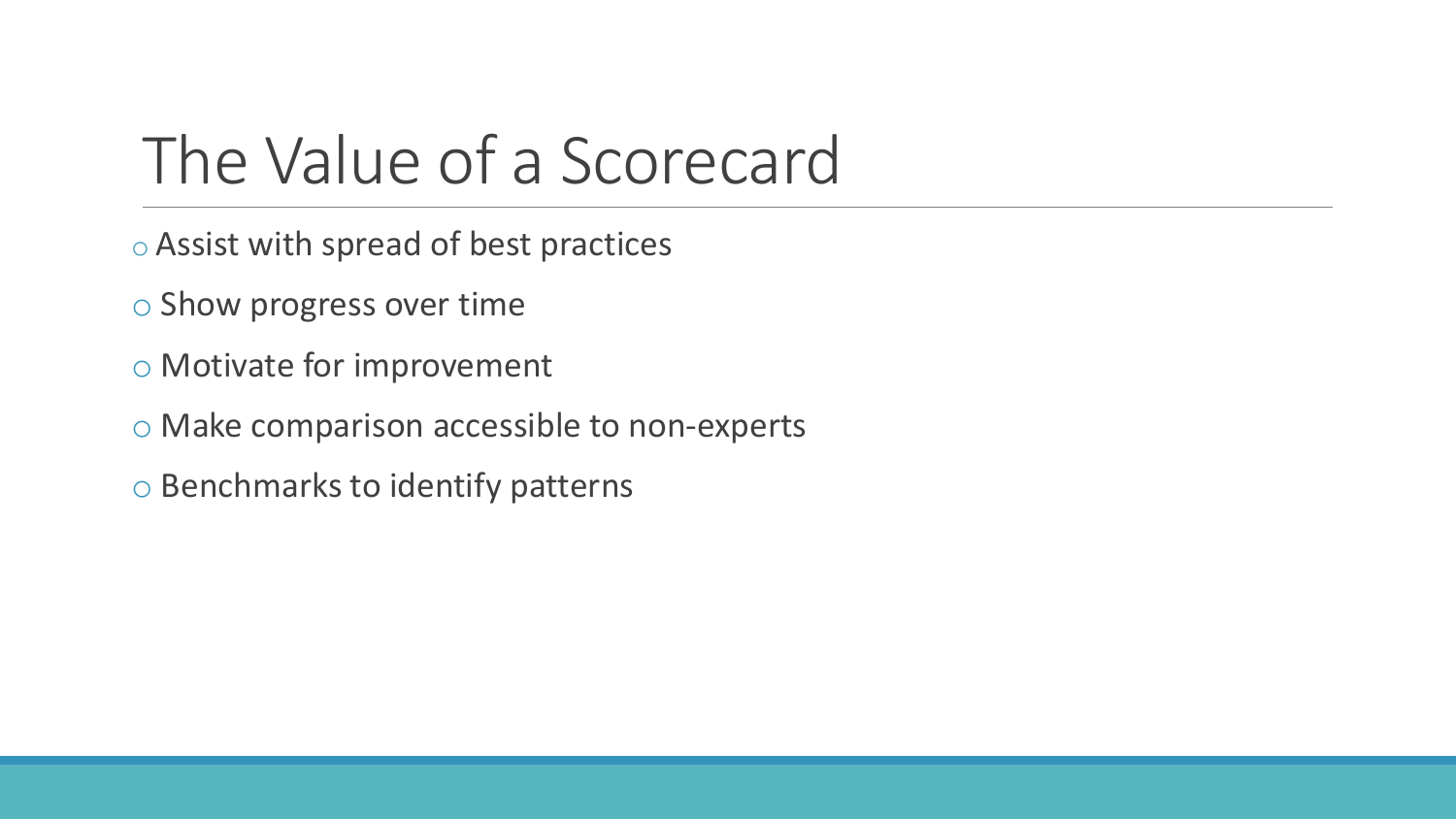#### Which Website Gets Evaluated

- o Website: Transparency means online
- o Accessibility means from a single portal
- o We evaluate the best site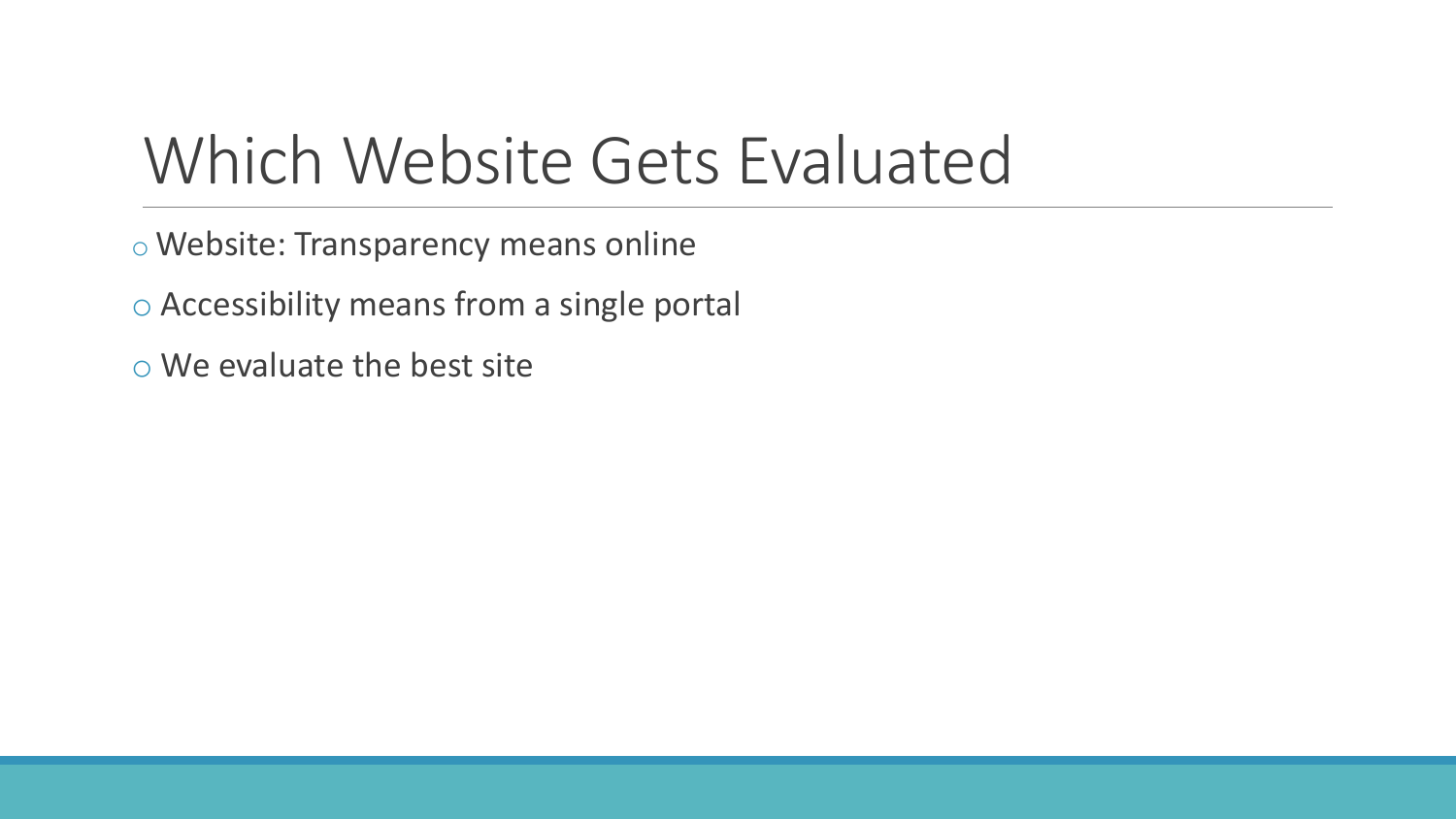# Trade Offs in Making Sound Comparisons

o Standardized protocols yield objective and consistent decisions; but alternative approaches should also be recognized to encourage innovation

o Evaluations of a state's transparency can often be mistaken as evaluating the office operating the website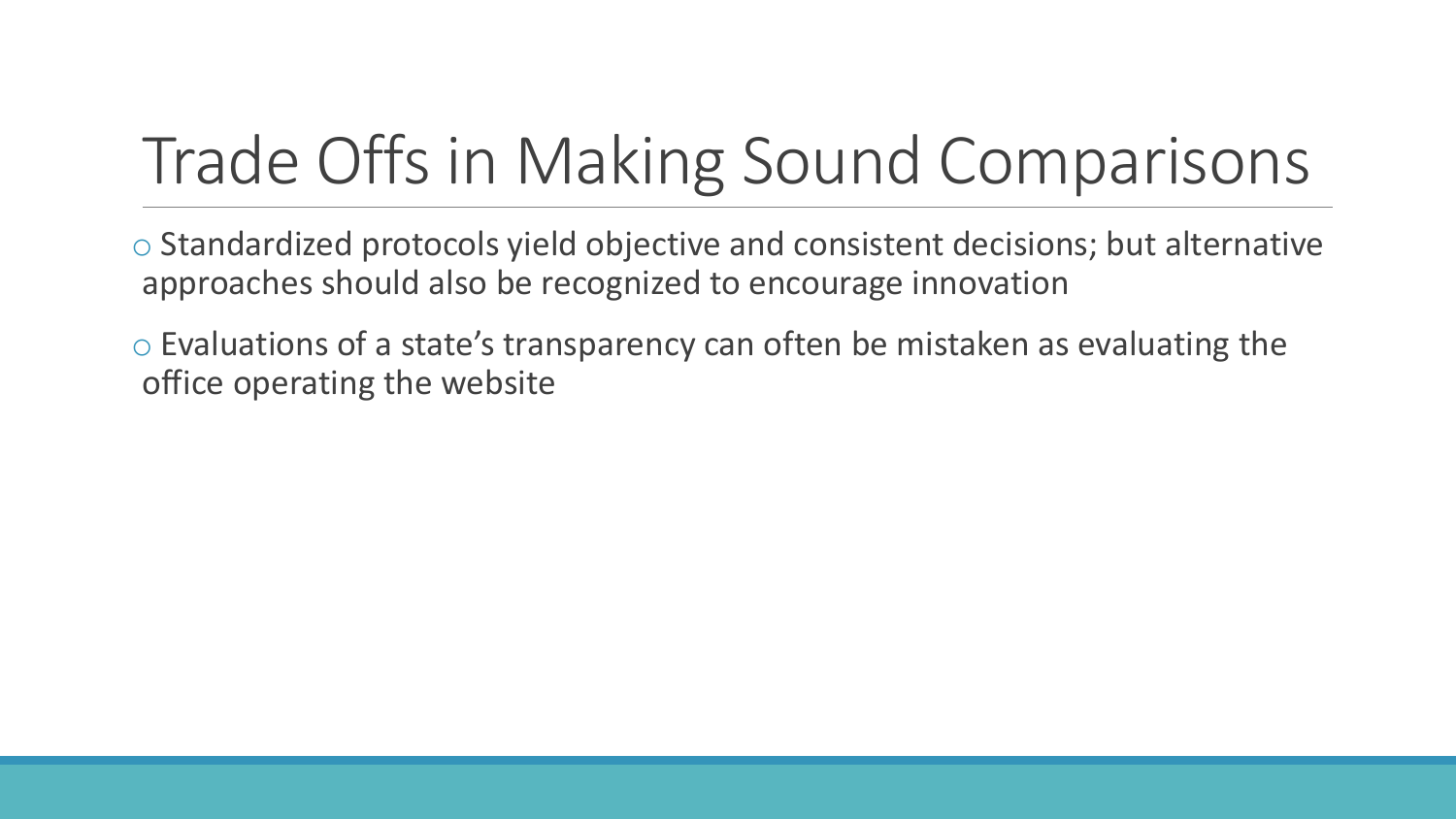# Criteria for Following the Money 2016

o Basically unchanged from 2015, slightly different point allocations, bonus points, and partial credit.

- o Four broad categories:
	- o Contracts
	- o Quasi-Public Agencies
	- o Economic Development Subsidies
	- o Tax Expenditure Reports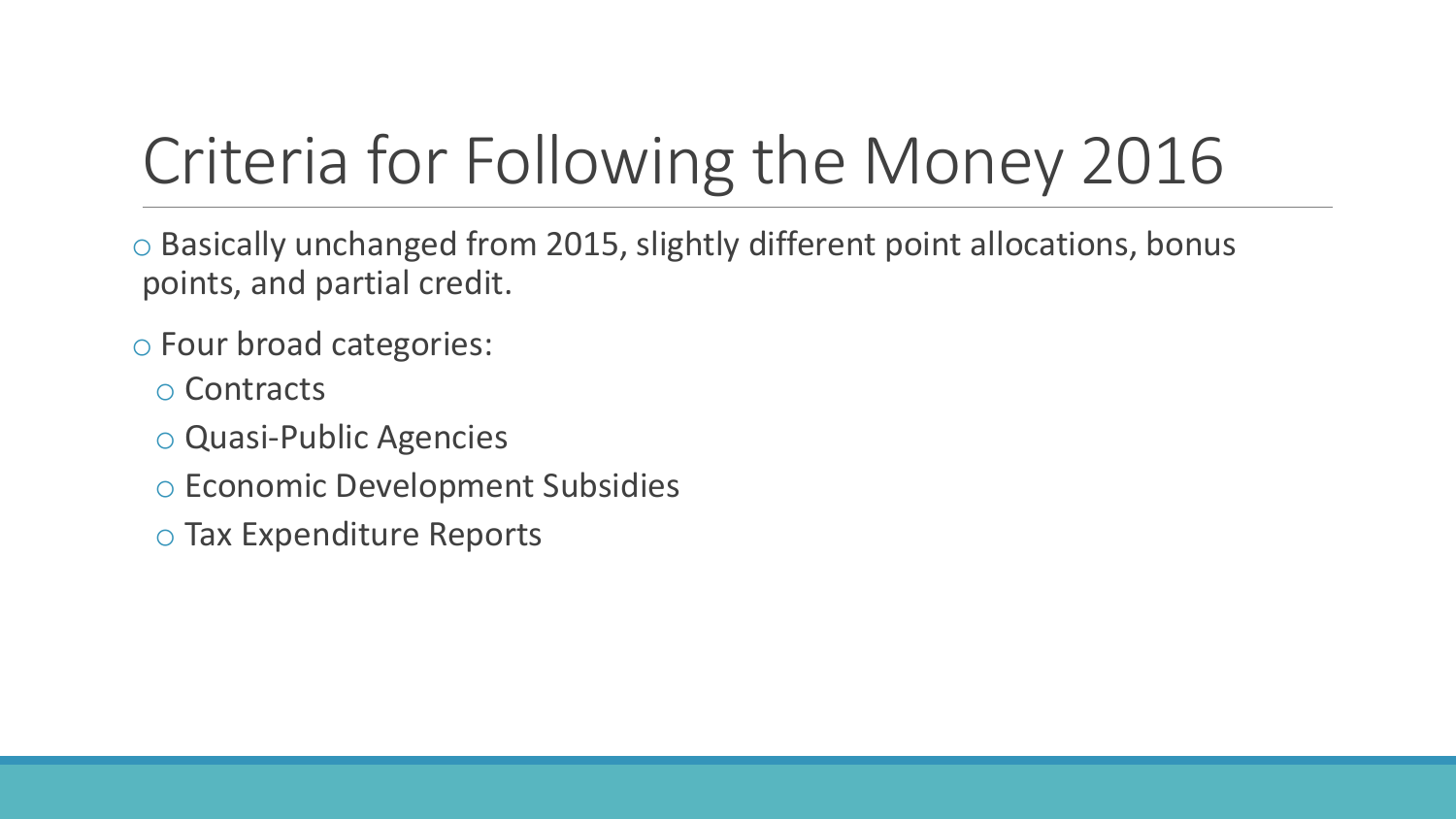# Following the Money 2016: Contracts

- o Contracts
	- o Checkbook-level
	- o Searchability
	- o Disclosure of Excluded Information
	- o Bulk Downloadable
- o Quasi-public Agencies
- o Economic Development Subsidies
- o Tax Expenditure Reports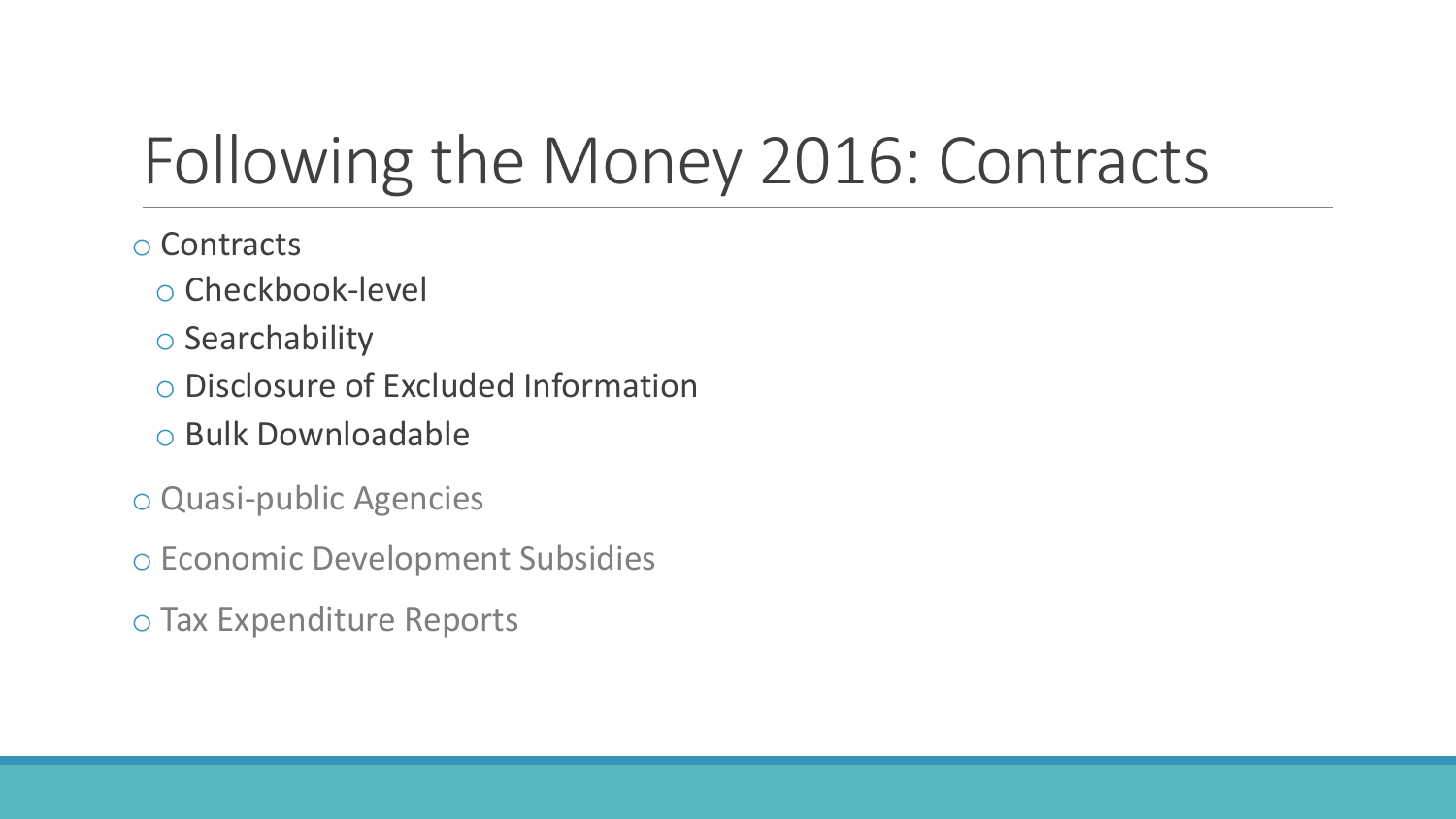#### Contracts: Checkbook-level

- o What it is: Individual payments made to individual vendors
- o Important: Allows public to act as watchdog
	- oEnsures vendors deliver on contract agreements
	- oEnsures taxpayers receive the greatest social benefit at the lowest cost
	- oAllows public to participate in policy debates on spending priorities
- o Full credit:
	- oList or database
	- oNot within individual contracts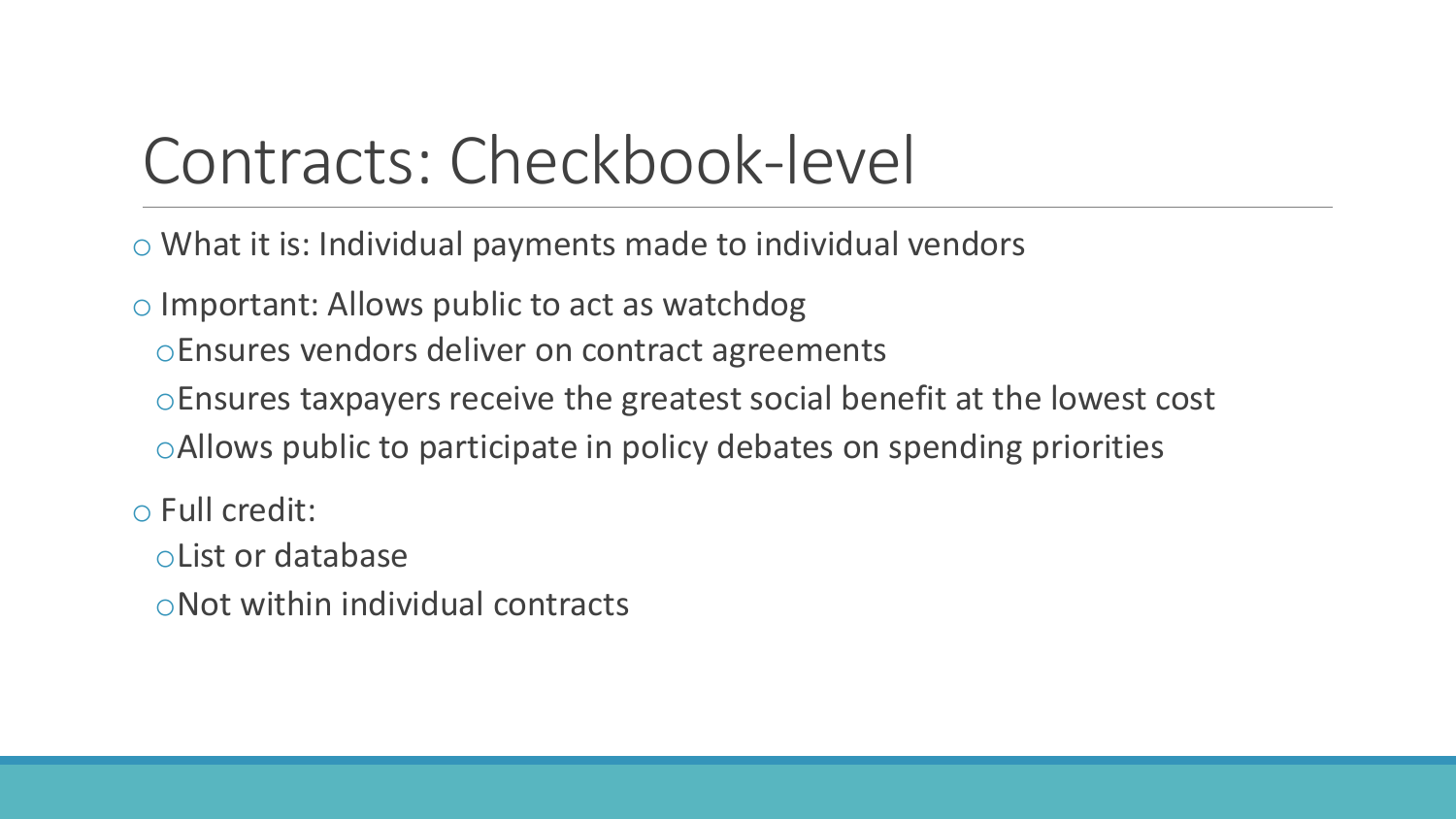#### Contracts: Searchability

o What it is: Users can make targeted searches on the payments made to vendors

o Importance: Makes websites user-friendly

o Full credit:

oName, keyword (or fund), and agency

oSearch by whole vendor name

oSearch function must be part of transparency website

oIndividual search boxes or dropdown options, bonus points available here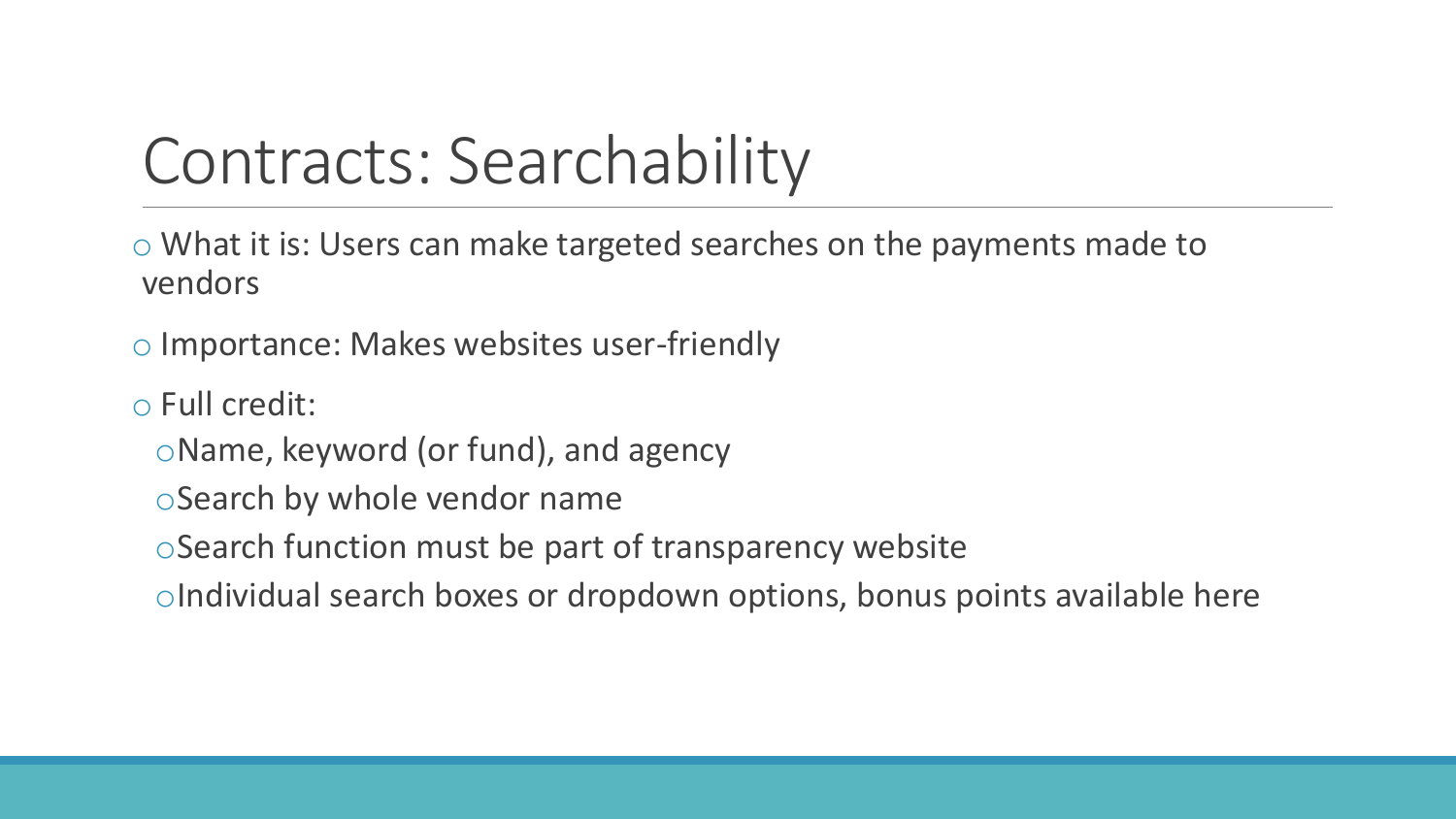# Contracts: Excluded Information Disclosed

 $\circ$  What it is: Statement about specific types of transactions and/or entities excluded from the checkbook

o Importance: Since disclosing all transactions may not be legal or appropriate, users should be able to know which types of expenditures or entities are missing from the data

- o Not full credit:
	- oStatements about general exlusions, such as "salaries" or "confidential information"

oStatements that require insider knowledge, such as covered under certain regulation or platform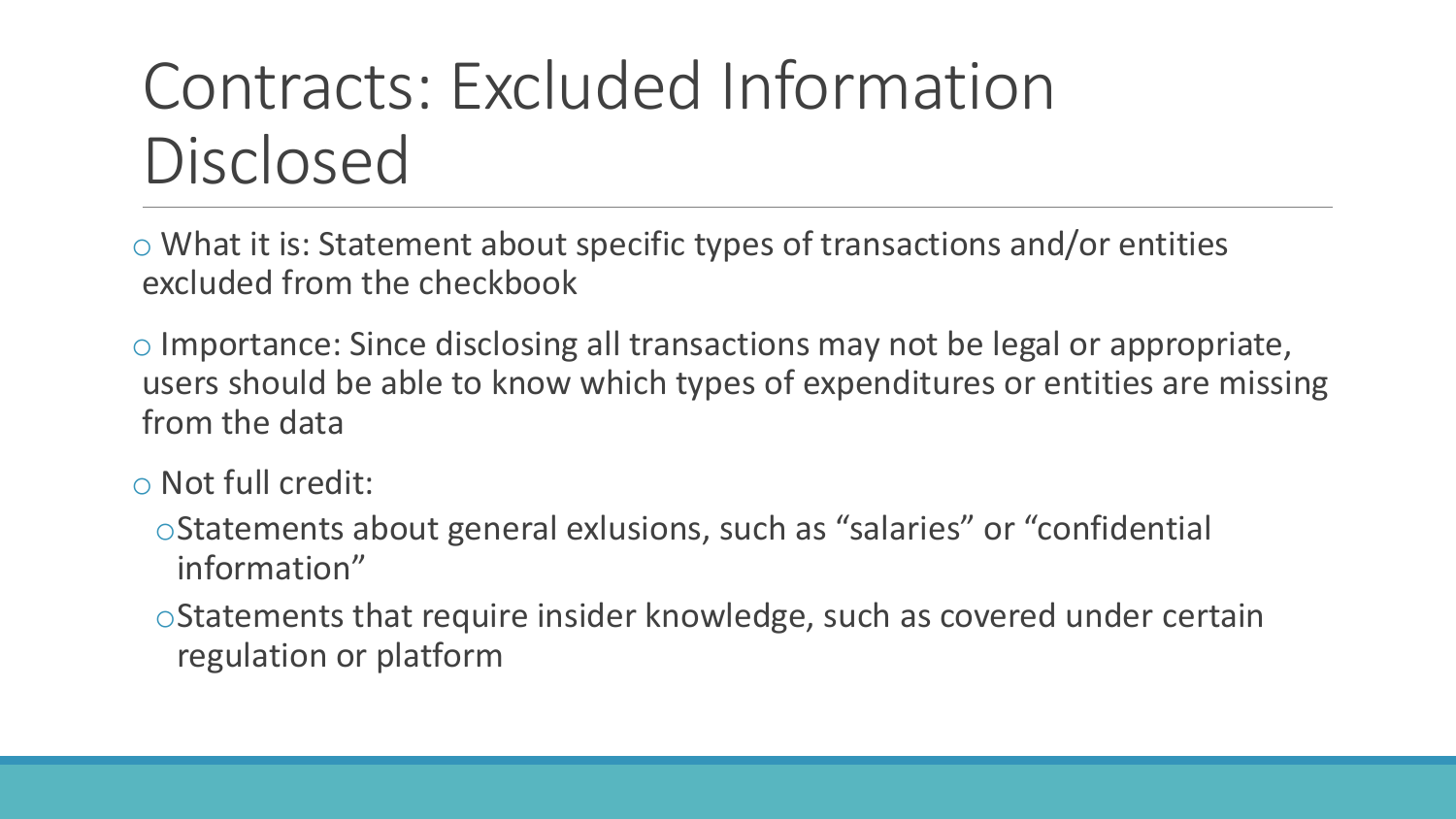#### Contracts: Bulk Downloadable

- o What it is: the complete checkbook can be downloaded for data analysis
- o Importance:
	- oEnables users to identify trends in spending
	- oEnables users to calculate the total payments made to certain vendors
- o Full credit:
	- oFull checkbook for full year, quarter or month
	- oNot piecemeal by department or vendor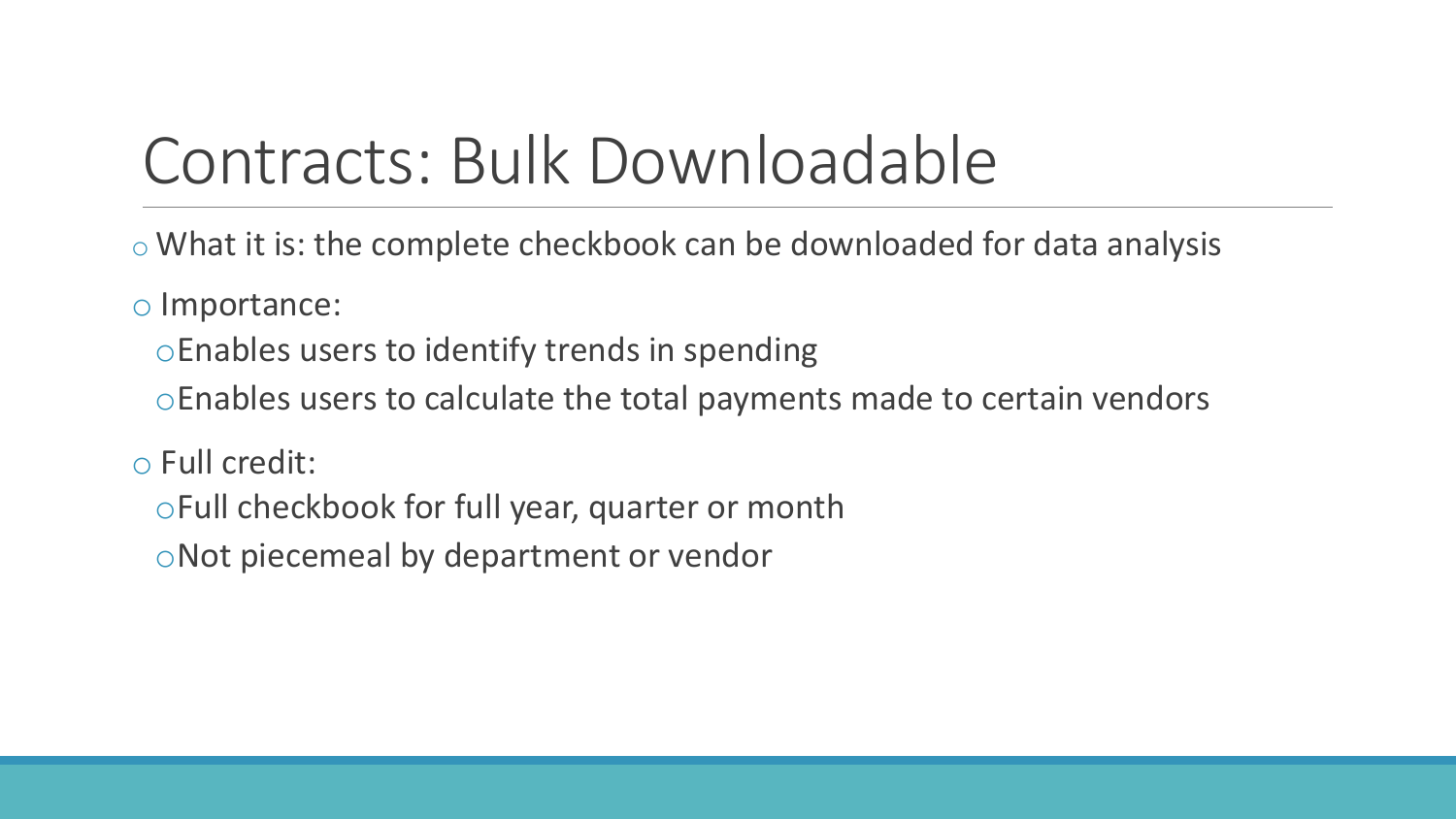# Following the Money 2016: Quasi-Public Agencies

- o Contracts
- o Quasi-Public Agencies
- o Economic Development Subsidies
- o Tax Expenditure Reports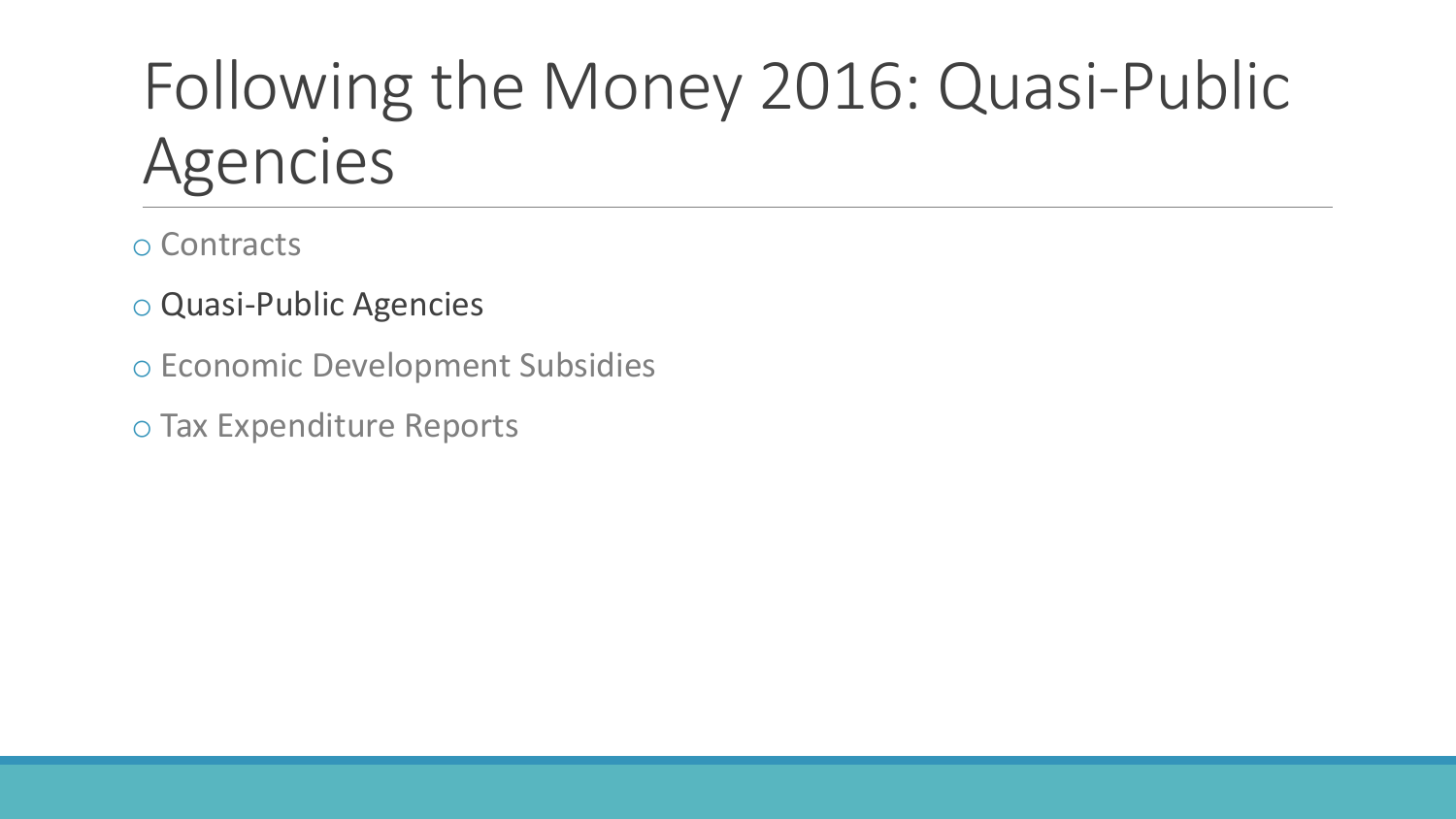#### Quasi-Public Agencies

o What it is: Independent government corporations created through enabling legislation to perform particular service or set of public functions.

- o Importance: Expenditures from "quasis" typically fall outside the official state budget and are difficult for the public to scrutinize
- o Full credit: Expenditures from all quasis are included in the contract checkbook tool
- o Best practice: comprehensive list of quasis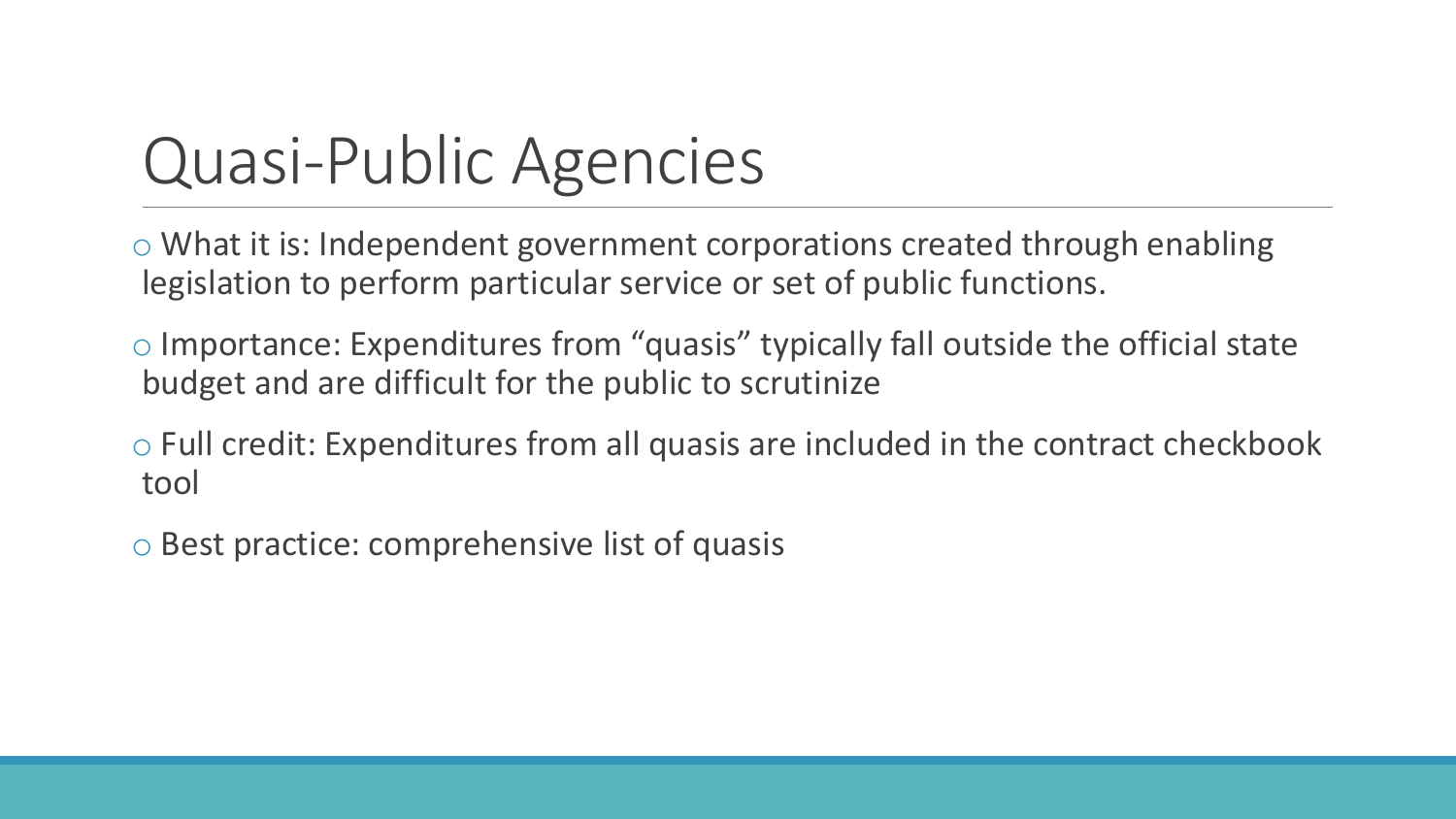# Following the Money 2016: Economic Development Subsidies

- o Contracts
- o Quasi-Public Agencies

o Economic Development Subsidies oAwards to Companies oDownloadable oIntended Public Benefits oActual Public Benefits oReclaimed Funds

o Tax Expenditure Reports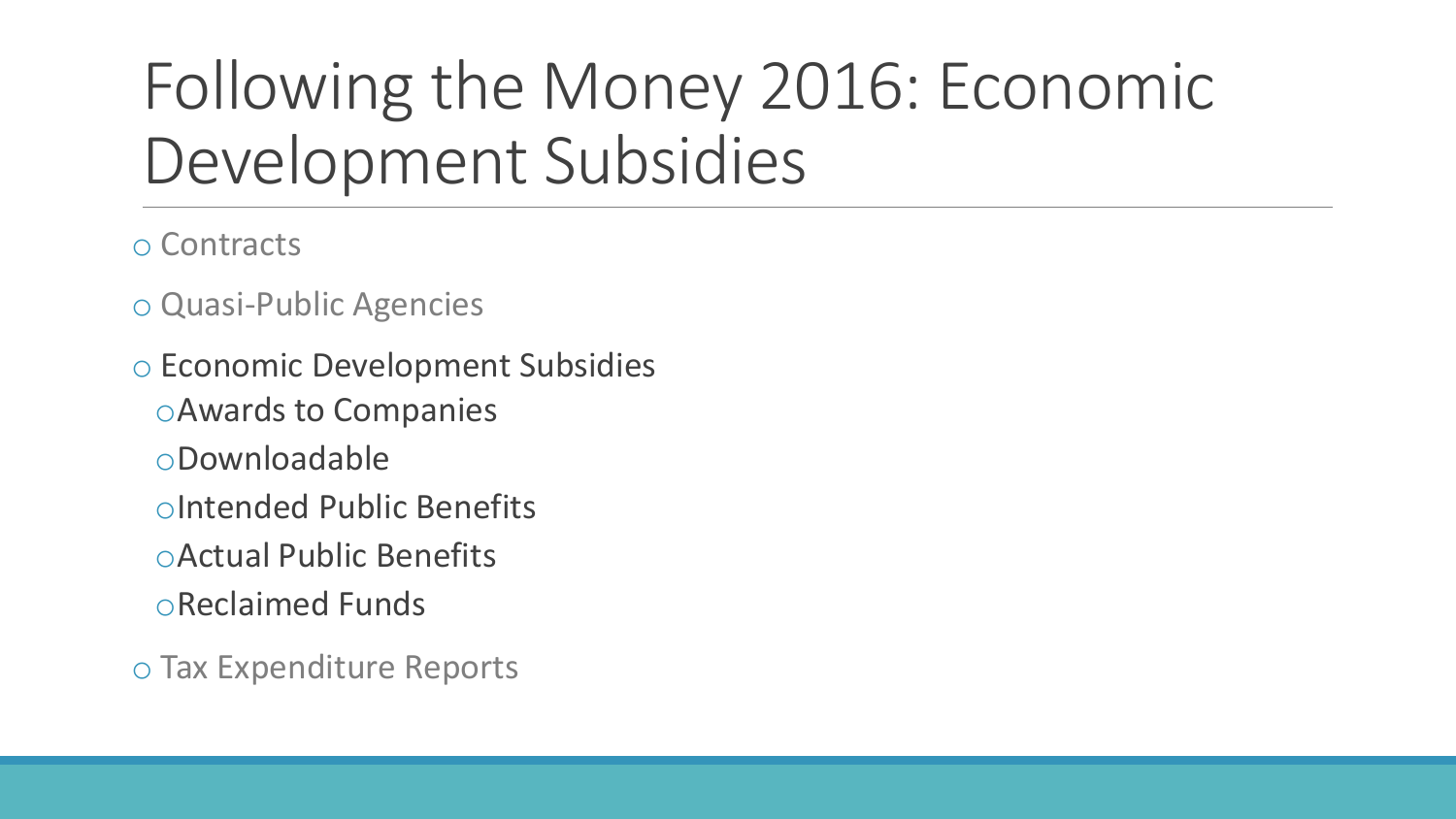#### GASB Standards

o New GASB standards for tax abatement disclosures, finalized in August 2015, the requirements of the Statement are effective for financial statements for periods beginning after December 15, 2015 with earlier application encouraged.

o Our criteria still go beyond GASB standards, but having these requirements in place should enable even more states to hit our most basic criteria.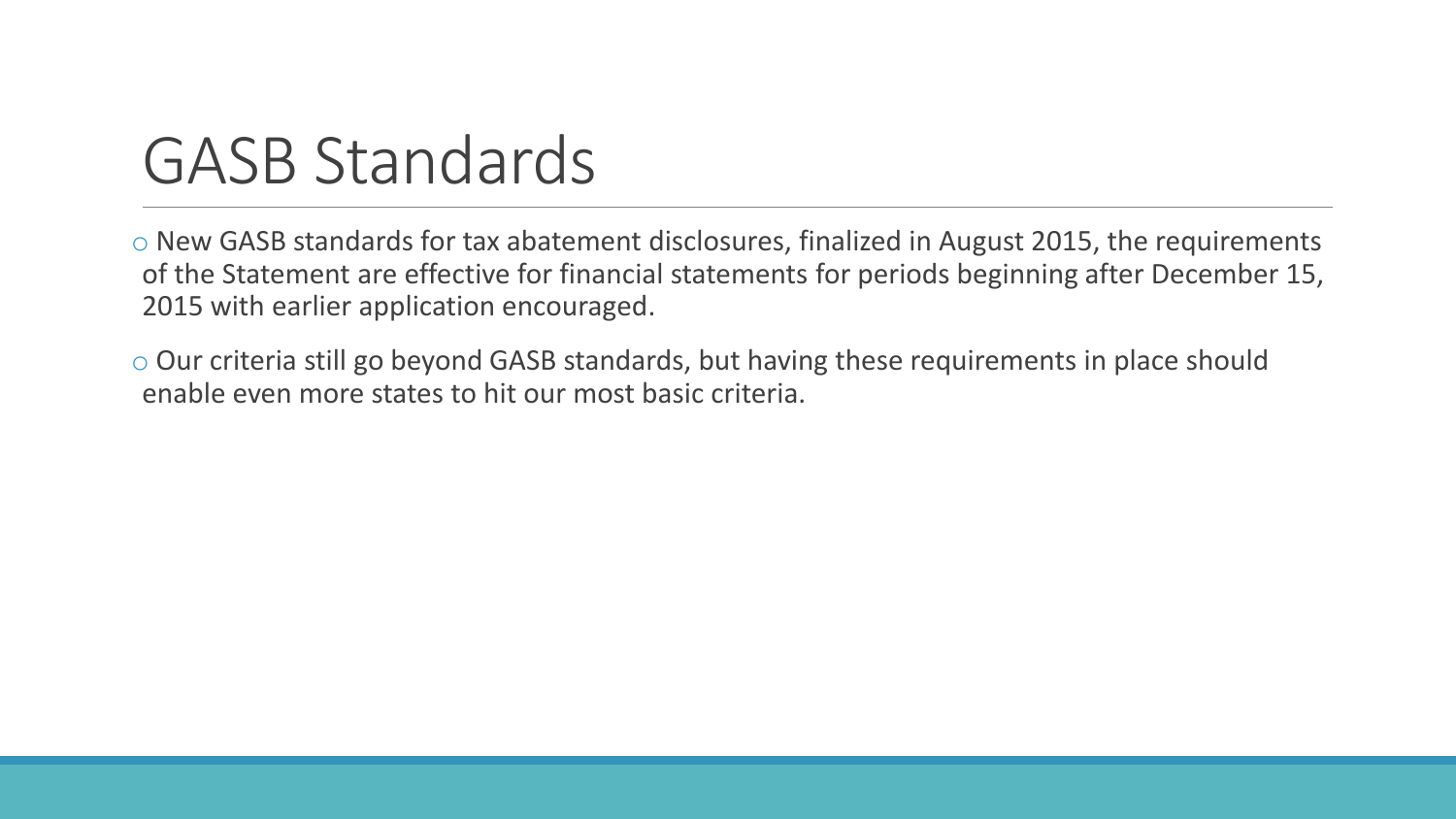# Economic Development Subsidies: Awards to Companies

oWhat it is: Individual subsidy payments awarded to individual companies

o Importance:

oMany subsidy payments remain in the dark

oSubsidies are not awarded through standard procurement processes

o Full Credit: Five largest subsidy programs (Four in a few states where no major programs exist)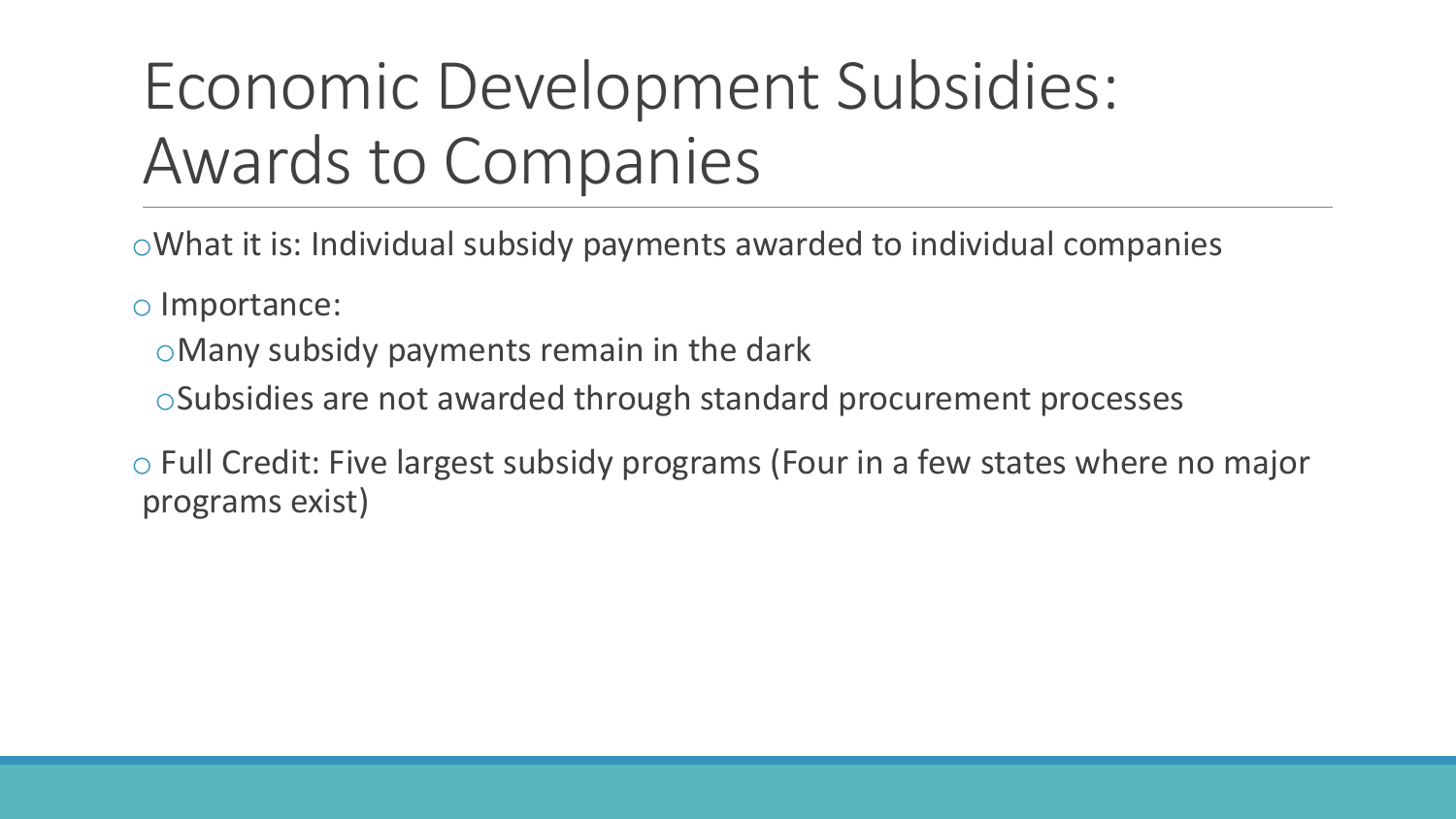# Economic Development Subsidies: Intended Public Benefits

- o What it is: Projected public benefits intended to be produced by individual recipients
	- oExamples: number of new jobs, number of employees trained, increased property value, increase in wages
- o Importance: Allows taxpayers and state officials to ensure that subsidies are a good use of tax dollars
- o Full Credit: Five largest subsidy programs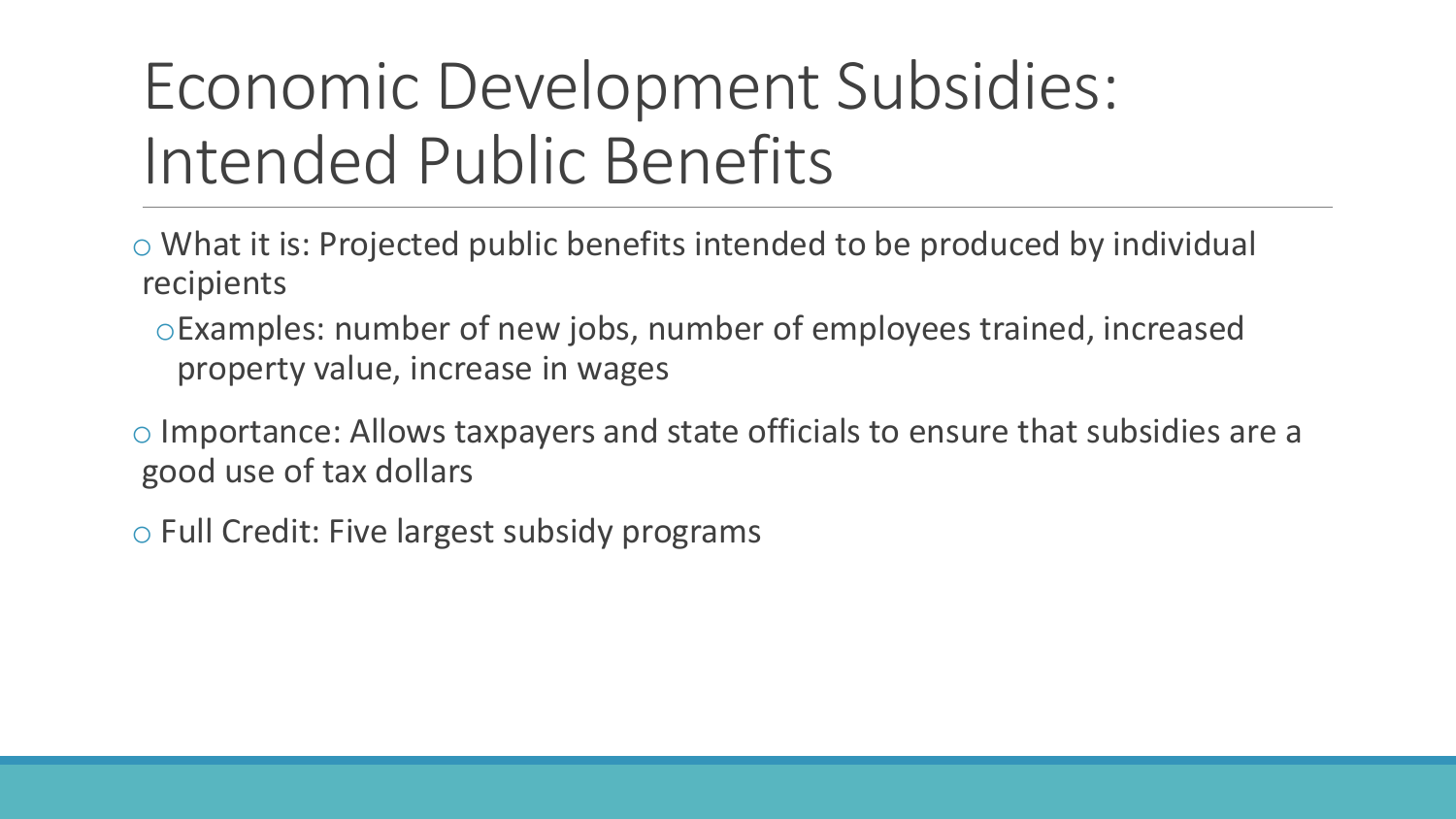# Economic Development Subsidies: Actual Public Benefit

- o What it is: Public benefits actually produced by individual private recipients of subsidies.
- o Importance: Allows accountability for actual performance
- o Full Credit: Five largest subsidy programs
- o Best practice: Recouped funds listed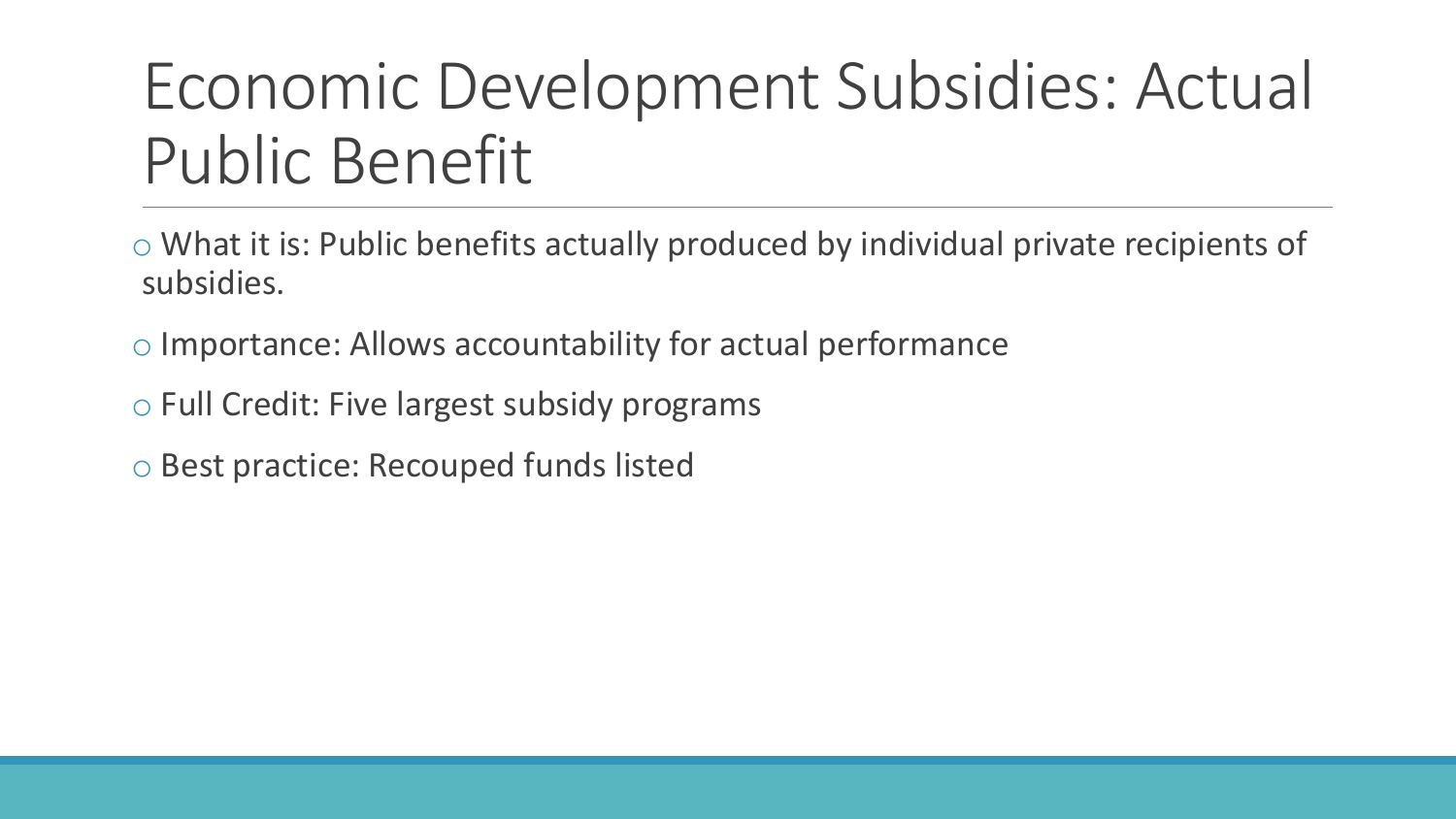#### Economic Development Subsidies: Bulk Downloadable

o What it is: Subsidy amount, recipient, and other information downloadable.

o Full Credit: Data for largest subsidy programs all downloadable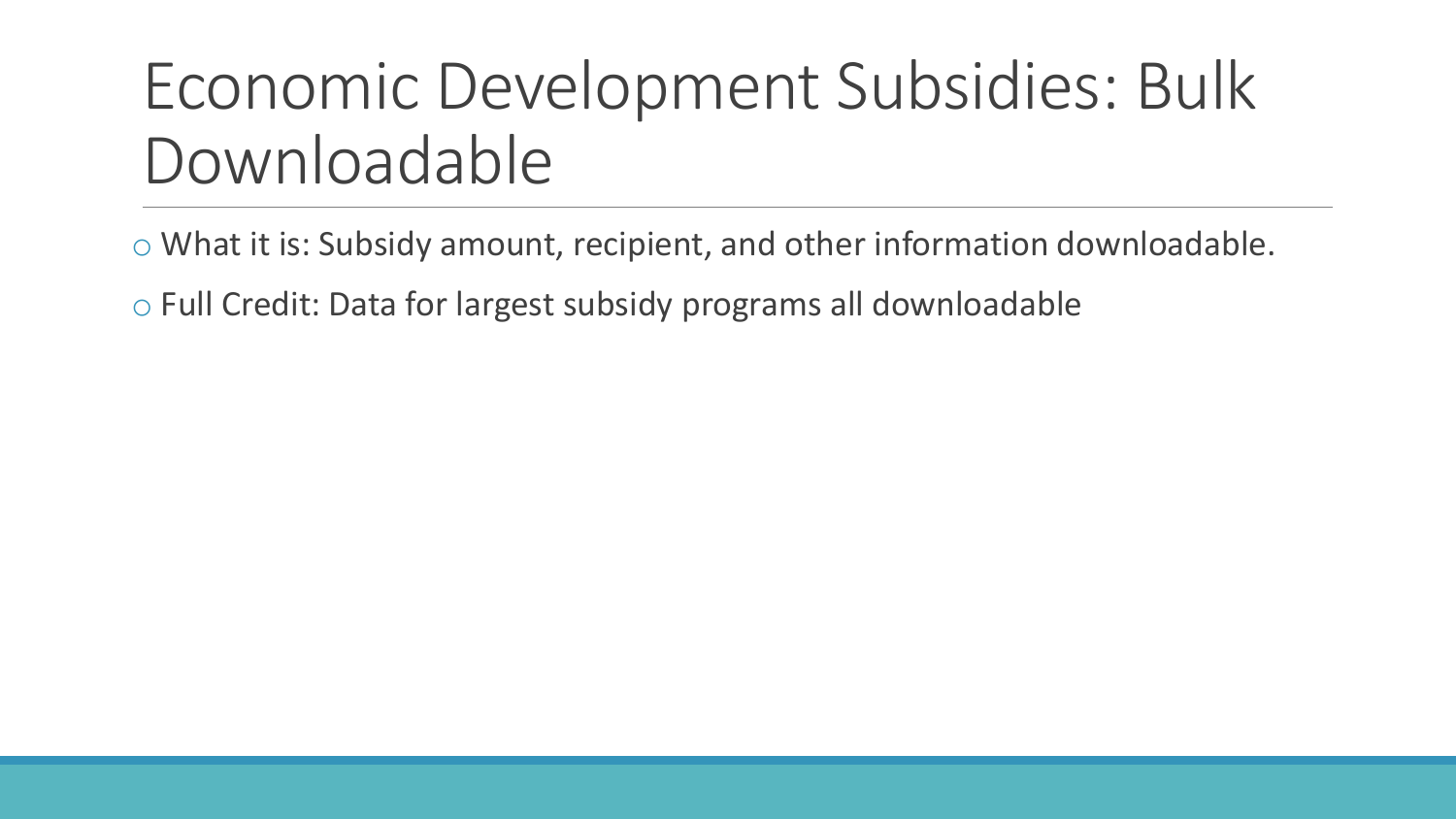# Following the Money 2016: Tax Expenditure Reports

- o Contracts
- o Quasi-Public Agencies
- o Economic Development Subsidies
- o Tax Expenditure Reports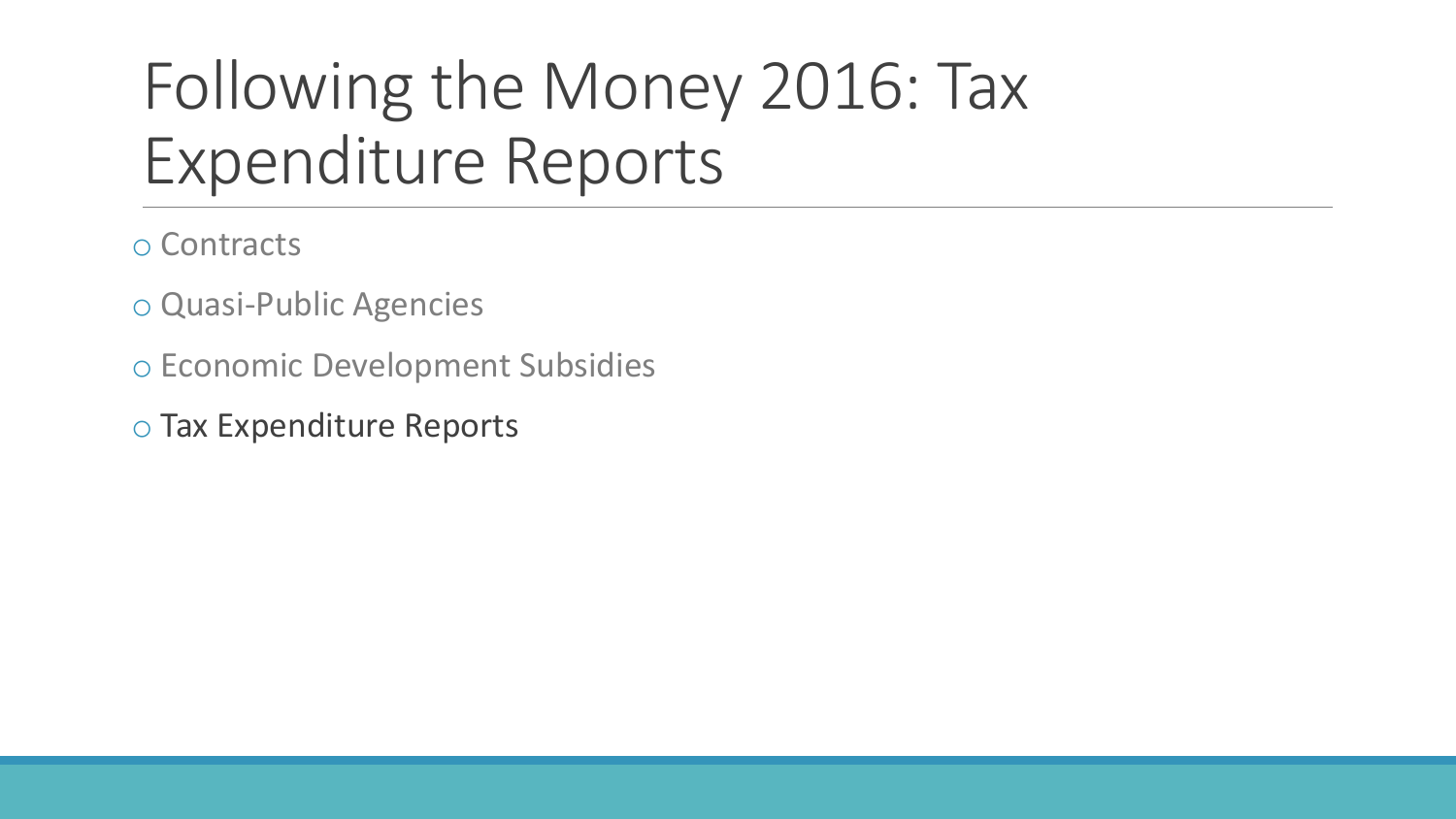# Tax Expenditure Reports

o What it is: Report that details a state's tax expenditures with the resulting revenue loss from each program.

oTypes of tax expenditures: Credits, deductions, deferments, and preferences

o Importance: prevents tax expenditures from escaping legislative oversight

o Full Credit:

oAvailable from transparency website

o Tax expenditures for several years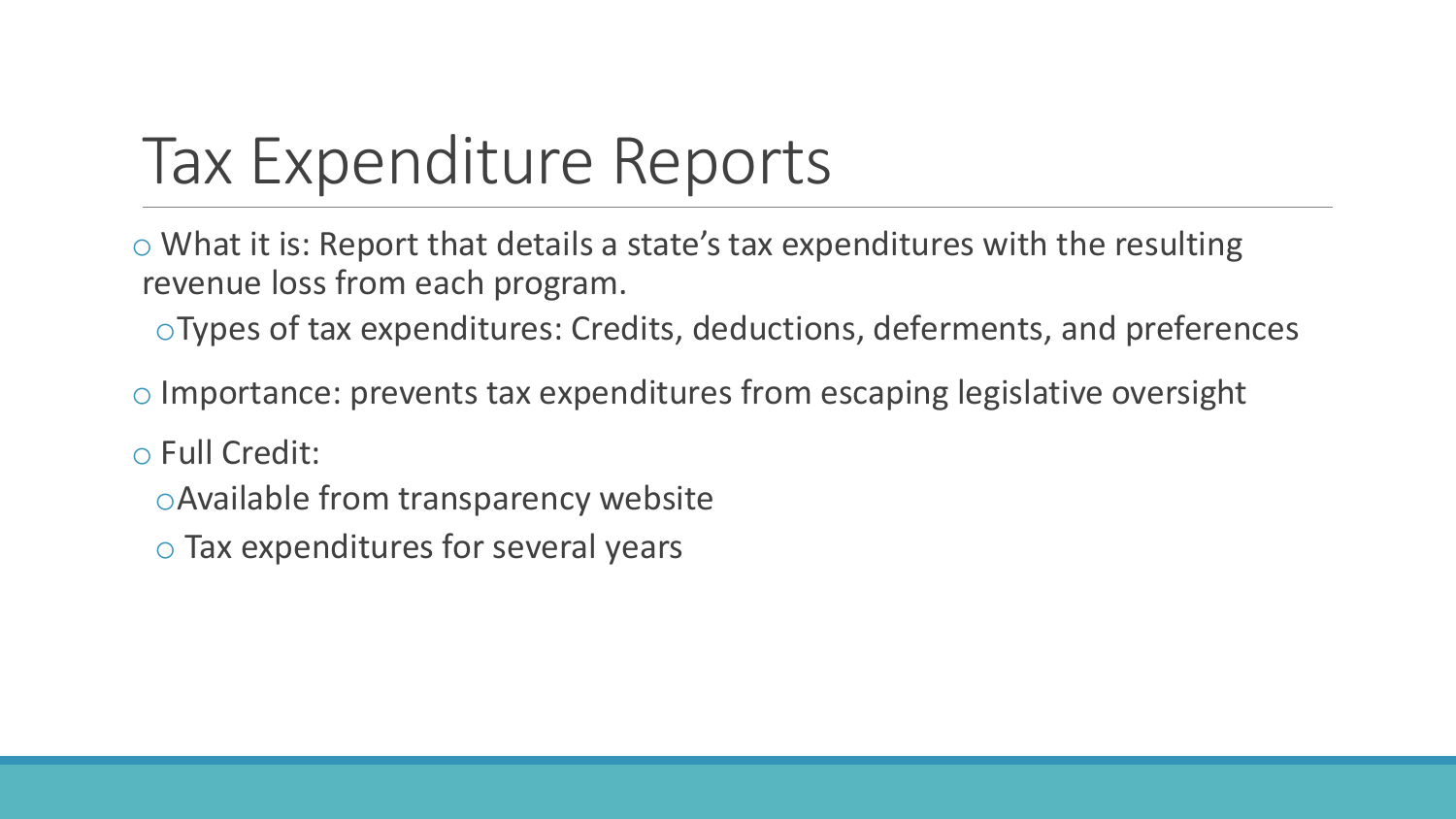#### Cutting Edge Considerations and Innovations

- o Disclosures about public-private partnerships
- o Expanding the state transparency website to include city and town spending data
- o More thorough disclosures about quasi-public agencies
- o Better usability features and functionality
	- oAuto-complete search functions, comparison features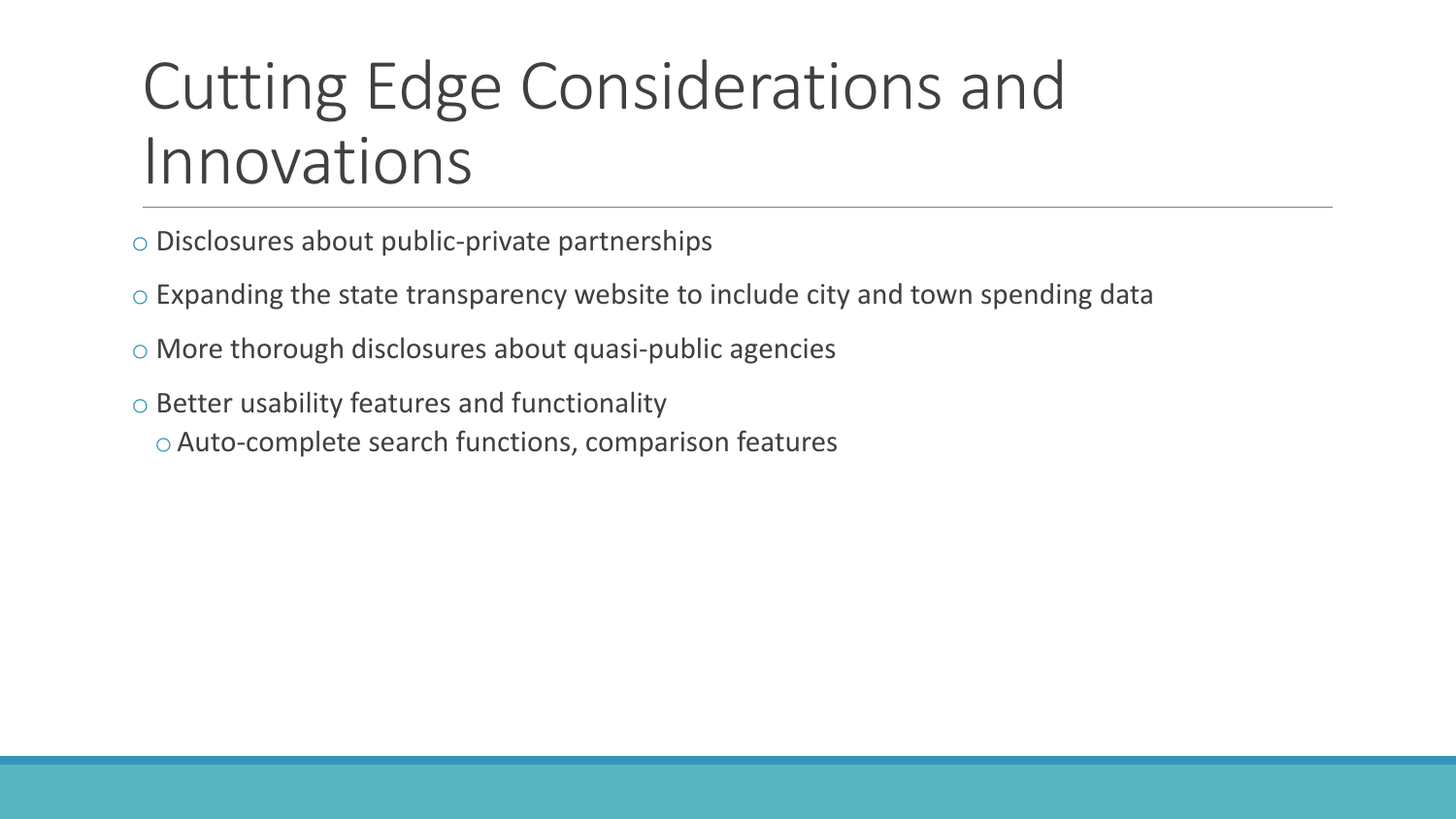#### Timeline

o January 13, 2016 – Preliminary grades and survey sent out

o January 27, 2016 – Responses due from states

o March 15, 2016 – Report release